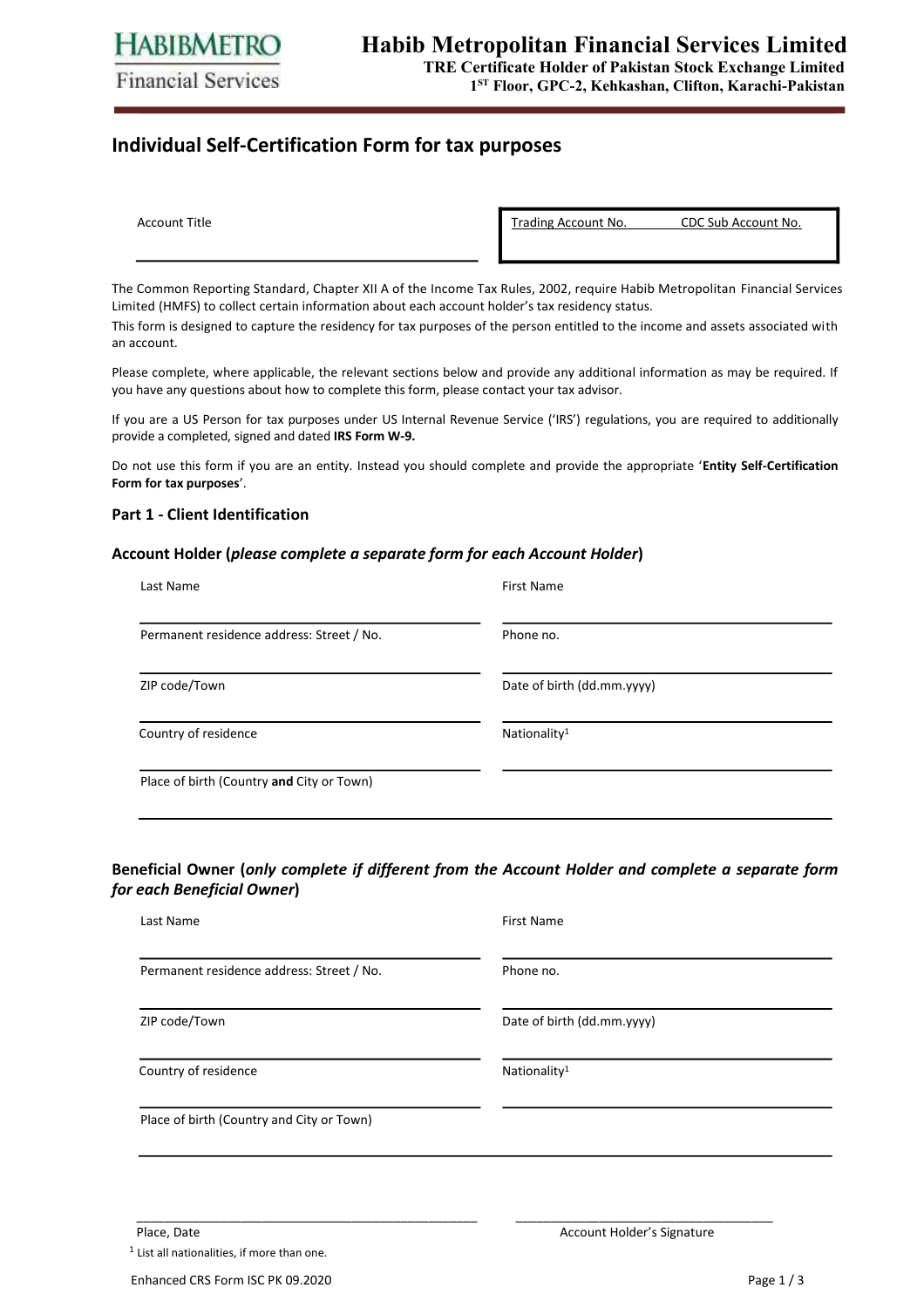**HABIBMETRO** 

**Financial Services** 

# **Habib Metropolitan Financial Services Limited**

**TRE Certificate Holder of Pakistan Stock Exchange Limited 1 ST Floor, GPC-2, Kehkashan, Clifton, Karachi-Pakistan** 

### **Part 2 - Tax Residency**

**Please indicate all countries in which you are resident for tax purposes and the associated Tax Identification Numbers.** 

If a TIN is unavailable, please provide the appropriate reason A, B or C:

Reason A - The jurisdiction where the account holder is a resident for tax purposes does not issue TINs to its residents.

Reason B - The account holder is unable to obtain a TIN. Explain why the account holder is unable to obtain a TIN if you have selected this reason.

Reason C - TIN is not required. Select this reason only if the authorities of the jurisdiction of residence do not require the TIN to be disclosed.

For the purposes of taxation, I am tax resident in the following countries<sup>2</sup> and my Tax Identification Number (TIN) in each country is set out below or I have indicated that a TIN is unavailable:

### **Account Holder**

| Country 1 | <b>TIN</b> |
|-----------|------------|
| Country 2 | <b>TIN</b> |
| Country 3 | <b>TIN</b> |

If a TIN is unavailable, please indicate the reason here (reason A, B or C; if reason B, then please explain why):

### **Beneficial Owner,** *if applicable*

| Country 1 | <b>TIN</b> |
|-----------|------------|
| Country 2 | <b>TIN</b> |
| Country 3 | <b>TIN</b> |

If a TIN is unavailable, please indicate the reason here (reason A, B or C; if reason B, then please explain why):

\_\_\_\_\_\_\_\_\_\_\_\_\_\_\_\_\_\_\_\_\_\_\_\_\_\_\_\_\_\_\_\_\_\_\_\_\_\_\_\_\_\_\_\_\_\_\_\_\_ \_\_\_\_\_\_\_\_\_\_\_\_\_\_\_\_\_\_\_\_\_\_\_\_\_\_\_\_\_\_\_\_\_\_\_\_\_

Place, Date **Account Holder's Signature** Account Holder's Signature

<sup>1</sup> List **all** nationalities, if more than one.

 $2$  Generally, an individual is resident for tax purposes in a country if, under the laws of that country (including tax conventions), he/she pays or should be paying tax in that country by reason of his/her domicile, residence, or any other criterion of a similar nature (i.e. full tax liability), and not only from sources in that country. Dual resident individuals may rely on the tiebreaker rules stipulated in tax conventions (if applicable) for determining their residence for tax purposes. Your tax residence usually matches with your principal residenc e. For instance, a holiday apartment generally does not trigger unlimited tax liability and accordingly does not lead to a tax re sidence in that country.